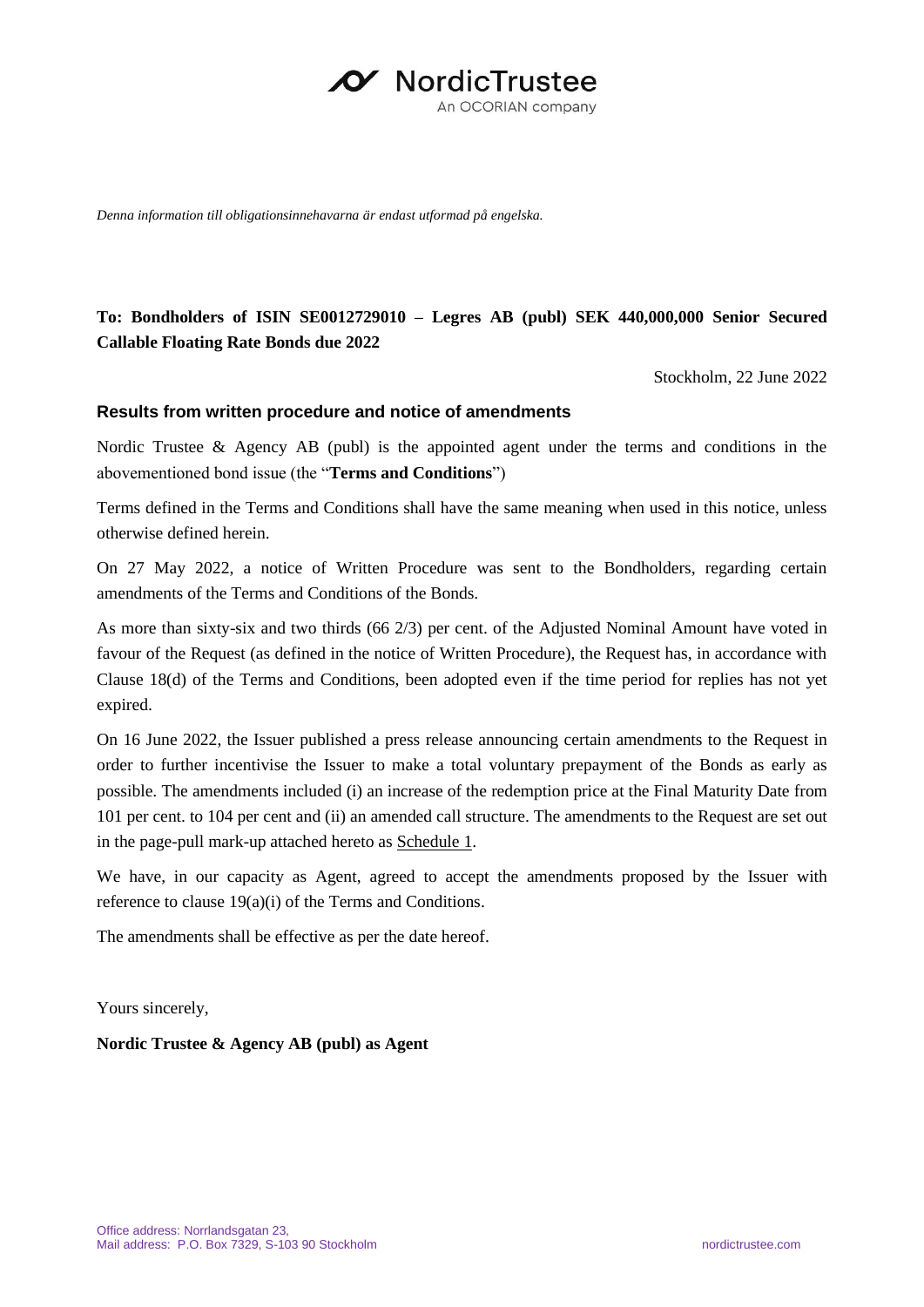"**Bondholder**" means the person who is registered on a Securities Account as direct registered owner (*ägare*) or nominee (*förvaltare*) with respect to a Bond.

"**Bondholders'** Meeting" means a meeting among the Bondholders held in accordance with Clause 17 (*Bondholders' Meeting*).

"**Bond**" means a debt instrument (*skuldförbindelse*) for the Nominal Amount and of the type set forth in Chapter 1 Section 3 of the Central Securities Depositories and Financial Instruments Accounts Act and which are governed by and issued under these Terms and Conditions, including the Initial Bonds and any Subsequent Bonds.

"**Business Day**" means a day in Sweden other than a Sunday or other public holiday. Saturdays, Midsummer Eve (*midsommarafton*), Christmas Eve (*julafton*) and New Year's Eve (*nyårsafton*) shall for the purpose of this definition be deemed to be public holidays.

"**Business Day Convention**" means the first following day that is a Business Day unless that day falls in the next calendar month, in which case that date will be the first preceding day that is a Business Day.

"**Call Option**" means the Issuer's right to redeem outstanding Bonds in full in accordance with 9.3 (*Voluntary total redemption (call option)*).

#### "**Call Option Amount**" means:

- (a) 106.00 per cent. of the Nominal Amount if the Call Option is exercised on or after, and including, the First Issue Date to, but not including, the First Call Date, together with (i) the remaining interest payments, calculated in accordance with the below and (ii) accrued but unpaid Interest. For the purpose of calculating the remaining interest payments, it shall be assumed that the Interest Rate for the period from the relevant Record Date to the First Call Date will be equal to the Interest Rate in effect on the date on which notice of redemption is given to the Bondholders. The relevant Record Date shall be agreed upon between the Issuer, the CSD and the Agent in connection with such repayment;
- (b) 103.00 per cent. of the Nominal Amount, if the Call Option is exercised on or after the First Call Date to, but not including, the date falling 30 months after the First Issue Date, together with accrued but unpaid Interest;
- (c) 101.50 per cent. of the Nominal Amount, if the Call Option is exercised on or after the date falling 30 months after the First Issue Date to, but not including, the date falling 36 months after the First Issue Date, together with accrued but unpaid Interest;
- (d)  $\frac{100.25 \times 100.50}{100.50}$  per cent. of the Nominal Amount, if the Call Option is exercised on or after the date falling 36 months after the First Issue Date to, but not including, the date falling 39 months after the First Issue Date, together with accrued but unpaid Interest;
- (e)  $100.50 101.00$  per cent. of the Nominal Amount, if the Call Option is exercised on or after the date falling 39 months after the First Issue Date to, but not including, the date falling 42 months after the First Issue Date, together with accrued but unpaid Interest;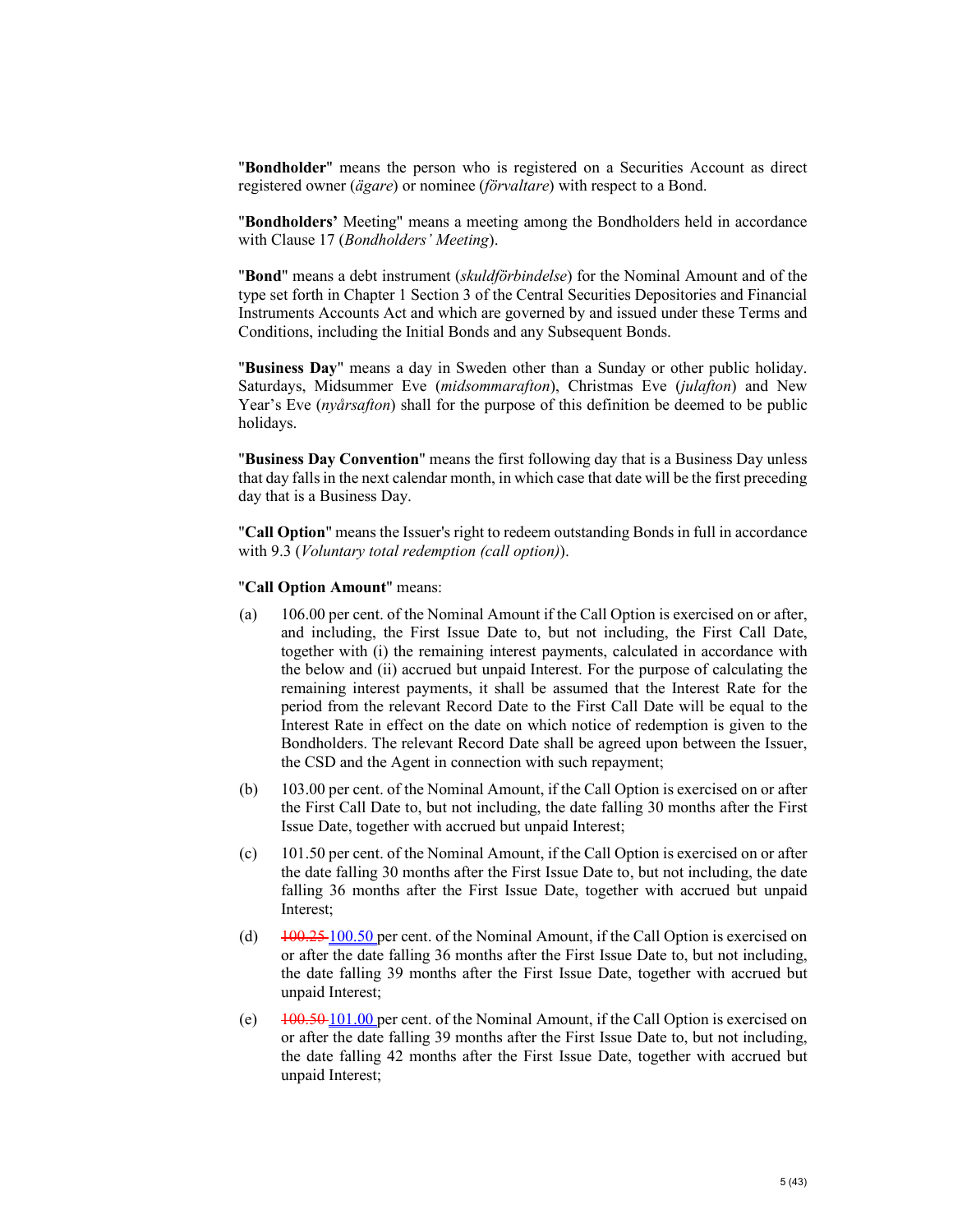- (f)  $\frac{100.75 \cdot 102.00}{1000 \cdot 1000}$  per cent. of the Nominal Amount, if the Call Option is exercised on or after the date falling 42 months after the First Issue Date to, but not including, the date falling 45 months after the First Issue Date, together with accrued but unpaid Interest; and
- (g)  $101.00 \cdot 101.00$  per cent. of the Nominal Amount, if the Call Option is exercised on or after the date falling 45 months after the First Issue Date to, but not including, the Final Maturity Date, together with accrued but unpaid Interest.

"**Cash**" means, at any time, cash in hand or at bank and (in the latter case) credited to an account in the name of a Group Company with a bank and to which a Group Company is alone (or together with other Group Companies) beneficially entitled.

"**Cash Equivalents**" means, in respect of the Group, and at any time, (i) immediately available funds to which a Group Company is alone (or together with other Group Companies) beneficially entitled at bank or postal accounts and (ii) marketable debt securities held for cash management purposes that can be realised promptly and which has a credit rating of either A-1 or higher by Standard & Poor's Rating Services or F1 or higher by Fitch Ratings Ltd or P-1 or higher by Moody's Investor Services Limited, or, if no rating is available in respect of the commercial paper or debt securities, the issuer of which has, in respect of its long-term unsecured and non-credit enhanced debt obligations, an equivalent rating

"**Central Securities Depositories and Financial Instruments Accounts Act**" means the Swedish Central Securities Depositories and Financial Instruments Accounts Act (Sw. *lag (1998:1479) om värdepapperscentraler och kontoföring av finansiella instrument*).

"**Change of Control Event**" means the occurrence of an event or series of events whereby any person, other than the Owner, acquires control over the Issuer and where "control" means:

- (a) controlling, directly or indirectly, more than 50% of the voting shares of the Issuer; or
- (b) the right to, directly or indirectly, appoint or remove the whole or a majority of the directors of the board of directors of the Issuer.

"**Compliance Certificate**" means a certificate, in form and substance satisfactory to the Agent, signed by the Issuer certifying the Maintenance Test (including figures in respect of the relevant financial tests and the basis on which they have been calculated), and (ii) that so far as it is aware no Event of Default is continuing or, if it is aware that such event is continuing, specifying the event and steps, if any, being taken to remedy it.

"**CSD**" means the Issuer's central securities depository and registrar in respect of the Bonds, from time to time, initially Euroclear Sweden AB, Swedish Reg. No. 556112- 8074, P.O. Box 191, 101 23 Stockholm, Sweden.

"**EBITDA**" means, in respect of the Reference Period, the aggregate of the profit of the Group on a consolidated basis from ordinary activities according to the latest Financial Report: